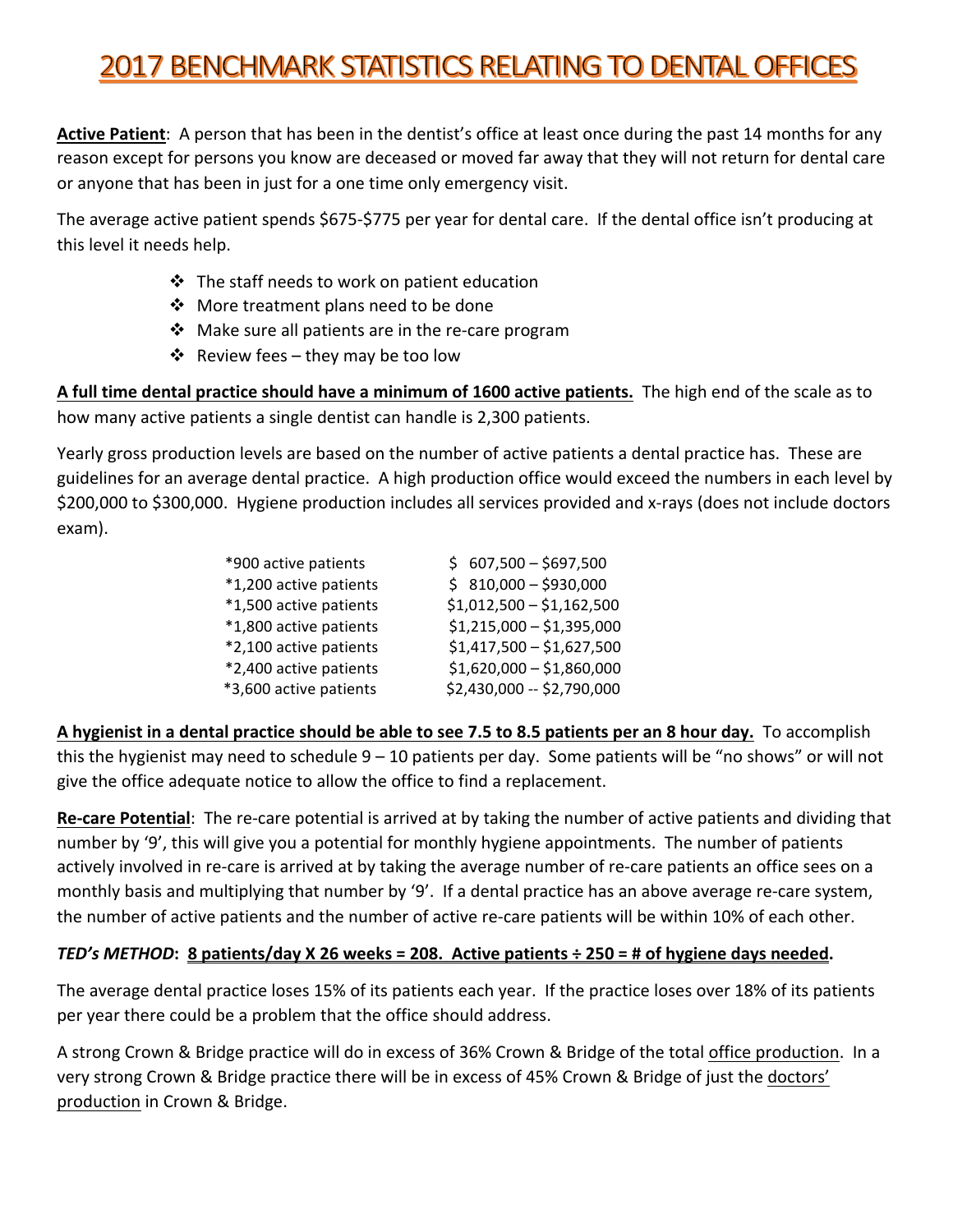The number of patients the doctor sees in relationship to what is seen in hygiene will give an indication of the type of practice a doctor has. It costs \$25-30 per patient to turn the room over.

- $\diamond$  If the doctor sees 1.5 to 2.5 patient visits for each hygiene visit the practice probably operates more **on an emergency basis.**
- \* If the doctor sees 1 to 1.5 patient visits for each hygiene visit this would be considered an average **family practice.**
- $\diamond$  If the doctor sees .5 to 1 patient visits for each hygiene visit that would indicate a strong restorative **practice.**

### Accounts Receivable should be in the range of .6 to 1 times the average monthly gross production. If higher **than 1:1 ratio, it could indicate they have a collection problem.**

A well run re-care program, in a well-run office, will generate 25% to 35% of the gross production in the office.

A production per patient visit for the doctor of \$435-\$460 is average.

A production per patient visit of \$435 to \$460 indicates a well-run restorative office.

A production per patient visit of \$500 and up indicates a full mouth restorative practice.

#### **Patient Visits per 8 Hour Day**:

**A** well run practice doing restorative dentistry will see 9 to 15 patients per day (10.38 is average). This will require 2 doctor treatment rooms with at least 1 hygiene room. It will require 1.5 to 2 full-time Chairside assistants.

#### The number of dental staff people that are needed in a dental office is more dictated by activity than production.

\*7 to 9 patient visits per day 1 Chairside Assistant \*10 to 12 patient visits per day 1.5-2 Chairside Assistants \*13 and up patient visits per day 2 Chairside Assistants

#### **The number of administrative people needed in a dental office.**

\*8 to 21 patient visits per day 1 Administrative Person \*22 to 28 patient visits per day 1.5 Administrative People \*29 to 35 patient visits per day 2 Administrative People

Also: 1 Administrative person per 50,000-60,000/mo. Add one more per every additional increase of \$25,000/mo.

#### The practice should produce \$25,000 - \$30,000 per room per month.

An average mix of services for an average dental practice is:

| *RE-care        | 28% |
|-----------------|-----|
| *Crown & Bridge | 36% |
| *Surgery        | 4%  |
| *Endo           | .5% |
| *Perio          | .5% |
| *Restorative    | 18% |
| *Other          | 4%  |